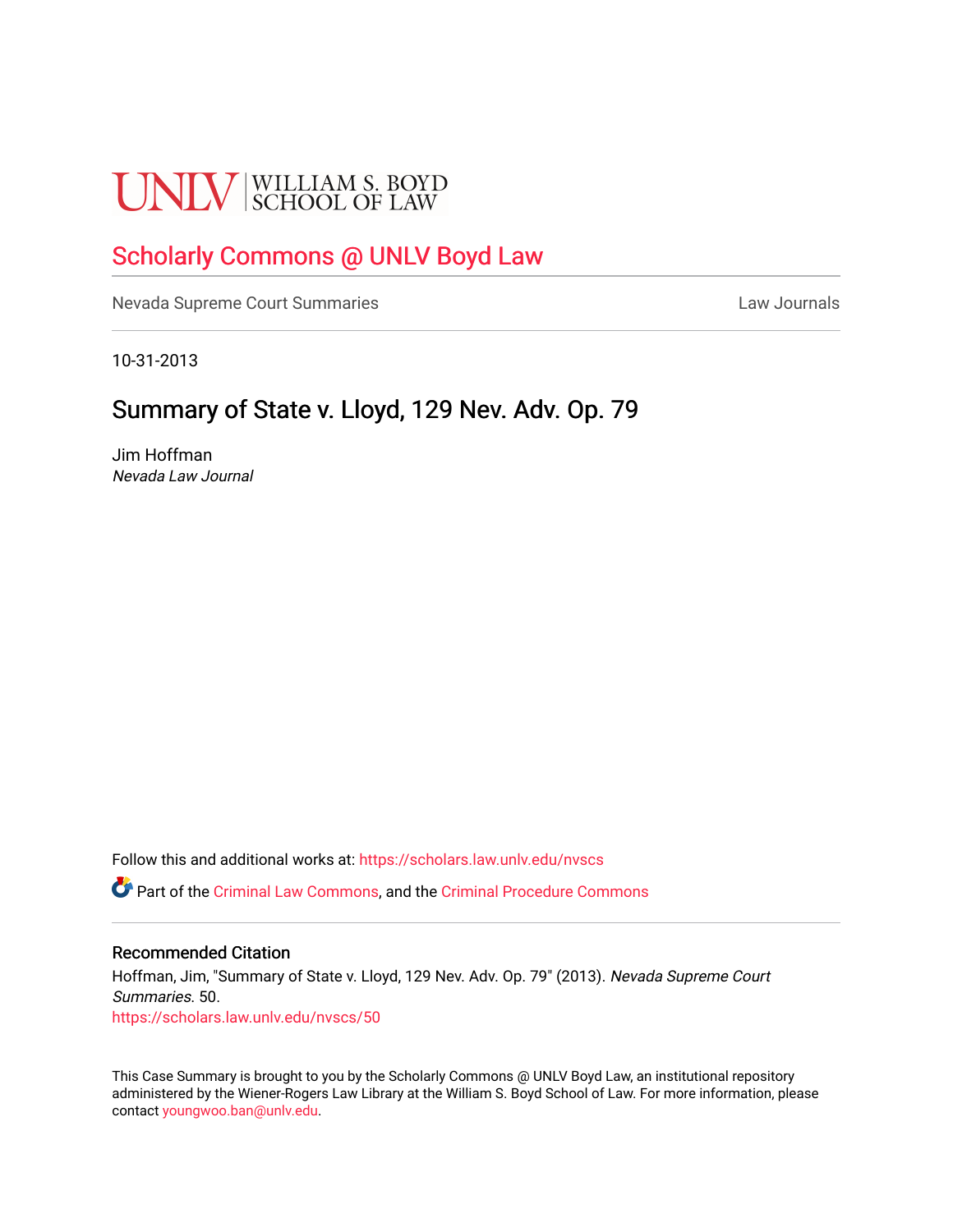*State v. Lloyd*, 129 Nev. Adv. Op. 79 (October 31, 2013)<sup>1</sup> CRIMINAL LAW AND PROCEDURE

#### **Summary**

The Court considers an appeal from a district court order granting the defendant's motion to suppress evidence based on a warrantless automobile search. The Court considers one issue: whether Article I, Section 18 of the Nevada Constitution imposes an exigency requirement on officers conducting warrantless vehicle searches, or whether officers need only have probable cause.

#### **Disposition/Outcome**

Article I, Section 18 of the Nevada Constitution imposes the same exigency requirement on warrantless automobile searches as the Fourth Amendment to the U.S. Constitution. Therefore, "exigency is not a separate requirement of the automobile exception to the constitutional warrant requirement." Accordingly, the Court disapproves of the additional amount of exigency required by *Harnisch*  $II^2$  and its progeny, and reverses and remands the case back to the district court.

#### **Factual and Procedural History**

A Nevada Highway Patrol Trooper stopped the defendant for a traffic violation. When the Trooper called dispatch to report the stop, he requested the presence of a drug detection dog. The dog arrived quickly and alerted to the presence of drugs, which prompted the Trooper to search the defendant's car without obtaining a warrant. The Trooper found psilocybin mushrooms and seven pounds of marijuana. After being arrested and charged with various drug offenses, the defendant moved to suppress this evidence. The district court granted the motion, finding that the Trooper had the requisite probable cause to conduct a warrantless search, but that the Trooper lacked the requisite exigency to search the car. The state appealed the grant of motion to the Supreme Court.

#### **Discussion**

#### *A.*

Under the Fourth Amendment to the U.S. Constitution, an automobile may be searched without a warrant if the officer has probable cause to suspect a crime.<sup>3</sup> This "automobile exception" is rooted in the idea of "exigency, " the idea that an automobile is inherently mobile and thus easy to remove from a warrant-issuing jurisdiction if not

<sup>&</sup>lt;sup>1</sup> By Jim Hoffman.<br><sup>2</sup> State v. Harnisch (*Harnisch II*), 114 Nev. 225, 954 P.2d 1180 (1998).

<sup>&</sup>lt;sup>3</sup> Carroll v. United States, 267 U.S. 132, 149 (1925).